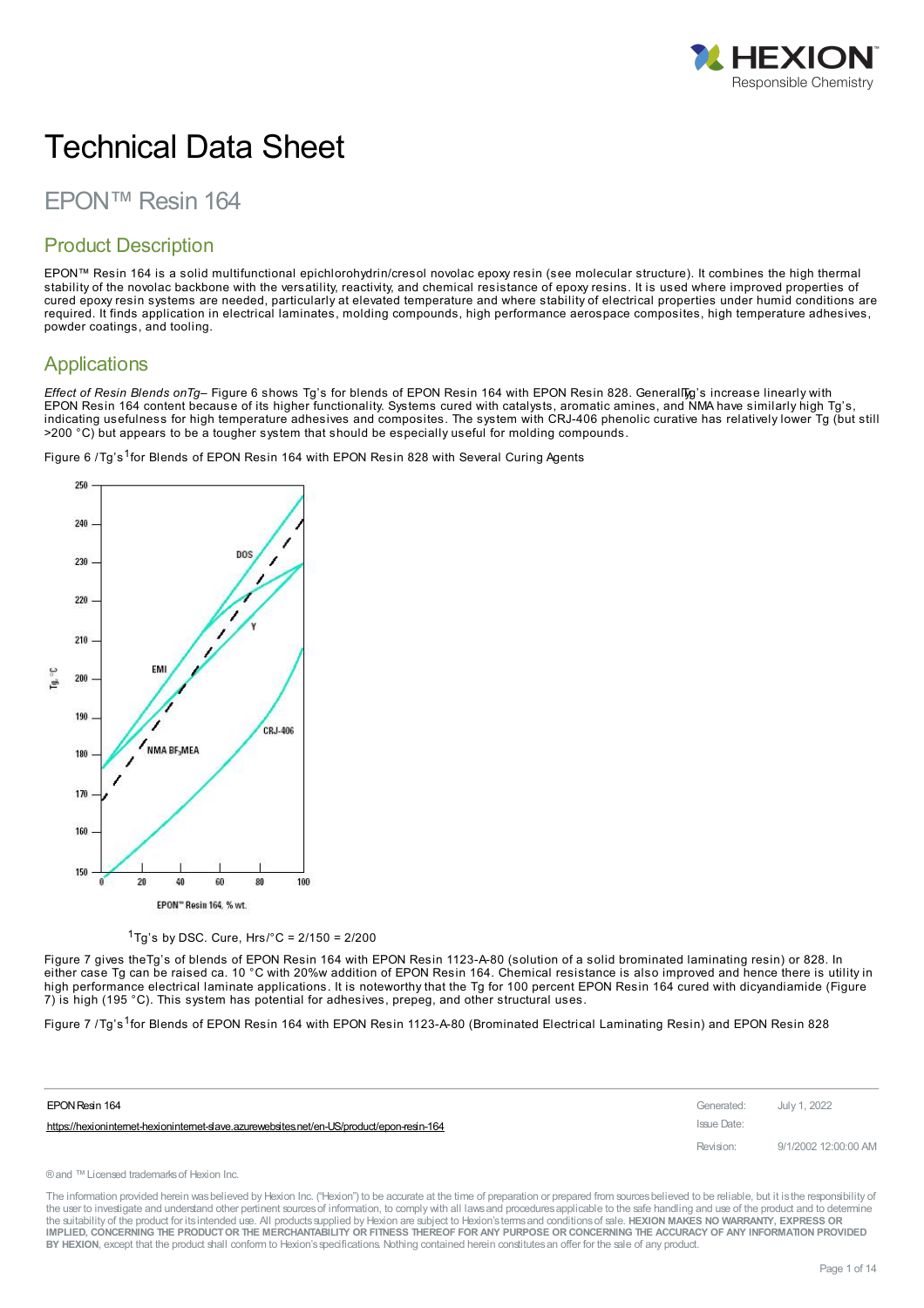



*Molding Powder –* Table 3 shows typical properties for molding powders made from EPON Resin 164 using CRJ-406 phenolic curative plus high (silica) filler loading. These filled EPON Resin 164 molding powders also display high Tg, flexural strength, and excellent electrical properties.

Table 3 / Effect of EPON Resin 164 Content on HDT and g of an Electrical Molding Powde<sup>1</sup>

|                  | Units        | $\underline{\mathsf{A}}$ | $\overline{B}$ | $\underline{\mathsf{C}}$ | D            |
|------------------|--------------|--------------------------|----------------|--------------------------|--------------|
| EPON Resin 164   | pbw          | 100                      | 70             | 30                       | $\mathbf{0}$ |
| EPON Resin 1002F | pbw          | $\mathbf 0$              | 30             | 70                       | 100          |
| <b>HDT</b>       | $^{\circ}$ C | 190                      | 177            | 133                      | 108          |
| Tg               | $^{\circ}$ C | 201                      | 182            | 145                      | 122          |

 $^1$  These molding powders were 70%w silica flour and 30%w catalyzed resin. The catalyzed resin contained 100 parts EPON Resins 164 plus 1002F, 0.2 phr 2-methylimidazole accelerator, and varying amounts of CRJ-406 curative as follows 53, 43, 30, and 20 phr respectively.

Table 4 shows thermal properties for molding compounds like those in Table 3 using blends of EPON Resin 164 with EPON Resin 100ZE.can be varied from 122-201 °C depending upon needs, HDT varies between 108-190 °C and is always 5-15 °C lower than the Tg due to stress loading.

Table 4 / Properties for EPON Resin 164 MoldingPowder<sup>1</sup>

| EPON Resin 164                                                                           | Generated:  | July 1, 2022         |
|------------------------------------------------------------------------------------------|-------------|----------------------|
| https://hexionintemet-hexionintemet-slave.azurewebsites.net/en-US/product/epon-resin-164 | Issue Date: |                      |
|                                                                                          | Revision:   | 9/1/2002 12:00:00 AM |

® and ™ Licensed trademarks of Hexion Inc.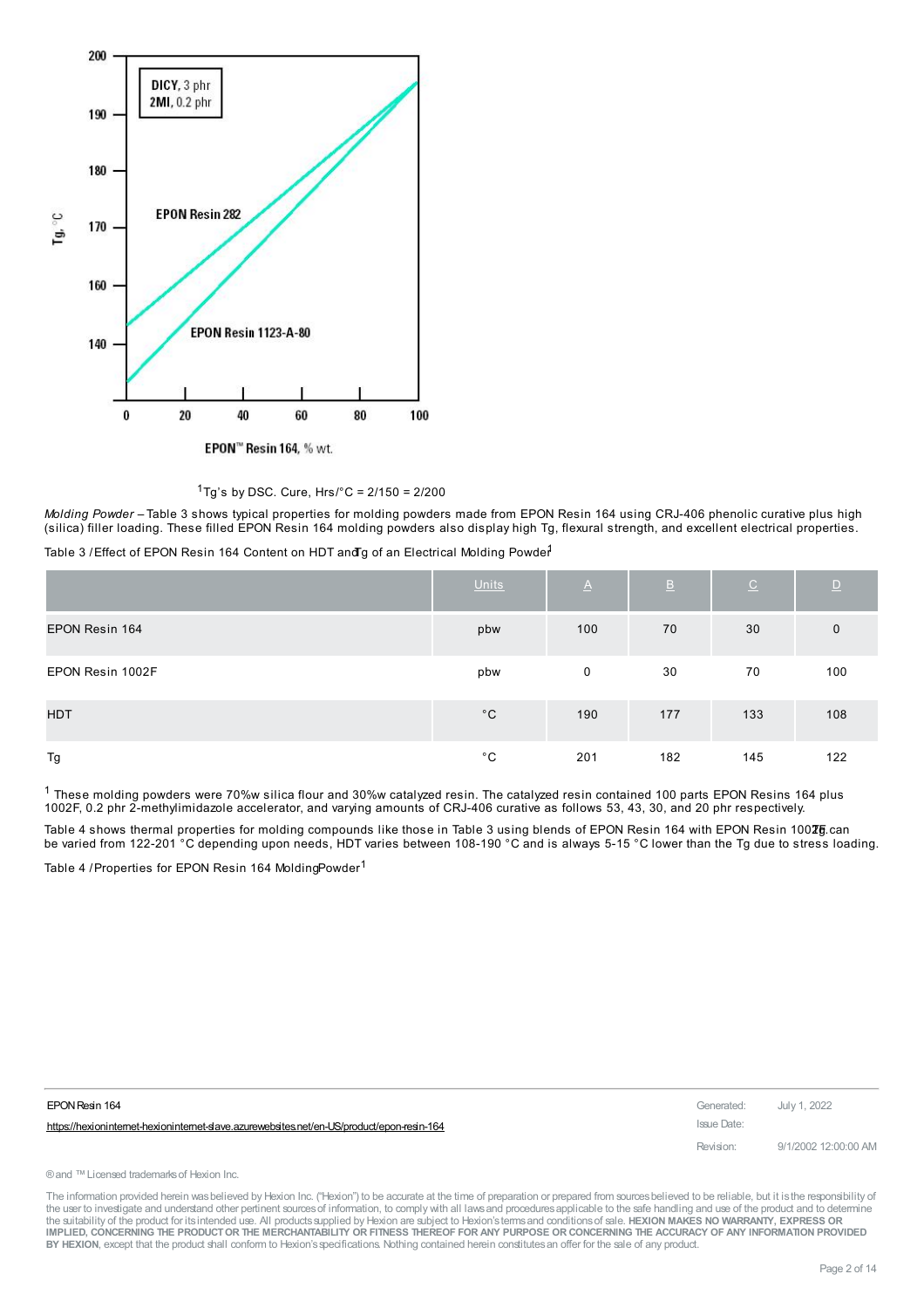|                   | Method | <b>Units</b> | $\Delta$ |
|-------------------|--------|--------------|----------|
| EPON Resin 164    |        | pbw          | 19.60    |
| CRJ-406           |        | pbw          | 10.40    |
| 2-Methylimidazole |        | pbw          | 0.08     |
| Silica Flour      |        | pbw          | 70.00    |
|                   |        |              |          |

Cured State Properties

| Tg by Rheometrics <sup>2</sup>   | ASTM D3418 | $^{\circ}$ C                         | 201                |
|----------------------------------|------------|--------------------------------------|--------------------|
| Flexural Strength at break       | ASTM D790  | MPa(psi)                             | 123 (17,800)       |
| <b>Flexural Modulus</b>          |            | MPa(psi)                             | 13,200 (1,900,000) |
| Coefficient of Thermal Expansion |            |                                      |                    |
| 50 °C to 201 °C                  |            | $\degree$ C x 10 <sup>-6</sup> in/in | 32                 |
| 201 °C to 275 °C                 |            | $\degree$ C x 10 <sup>-6</sup> in/in | 79                 |
| Weight loss, 120 hrs at 200°C    |            | % wt.                                | 0.41               |

| <b>Electrical Properties</b> |           |           |                      |
|------------------------------|-----------|-----------|----------------------|
| Dielectric constant 1 MHz    | ASTM D150 |           | 3.8                  |
| Dissipation factor, 1 MHz    |           |           | .011                 |
| Dielectric Strength          | ASTM D149 | Volts/mil | 520                  |
| <b>Volume Resistivity</b>    |           | ohm•cm    | $3.9 \times 10^{15}$ |

1 1/8" molded plaques cured 5 minutes at 150 °C under 900 psi molding pressure, then postcured 16 hours at 177 °C.

2 This glass transition value was from tan delta max as measured by the Rheometrics Mechanical Spectrometer.

Figure 8 demonstrates the low moisture absorption and superiority of EPON Resin 164 in steam processing relative to a typical BPA/ECH epoxy molding compound. It is yet another reason for using EPON Resin 164 in harsh environments and electronic applications.

Figure 8 /Moisture absorption in 15 PSIG steam for EPON Resin 164

| EPON Resin 164                                                                             | Generated:  | July 1, 2022         |
|--------------------------------------------------------------------------------------------|-------------|----------------------|
| https://hexioninternet-hexioninternet-slave.azurewebsites.net/en-US/product/epon-resin-164 | Issue Date: |                      |
|                                                                                            | Revision:   | 9/1/2002 12:00:00 AM |

® and ™ Licensed trademarks of Hexion Inc.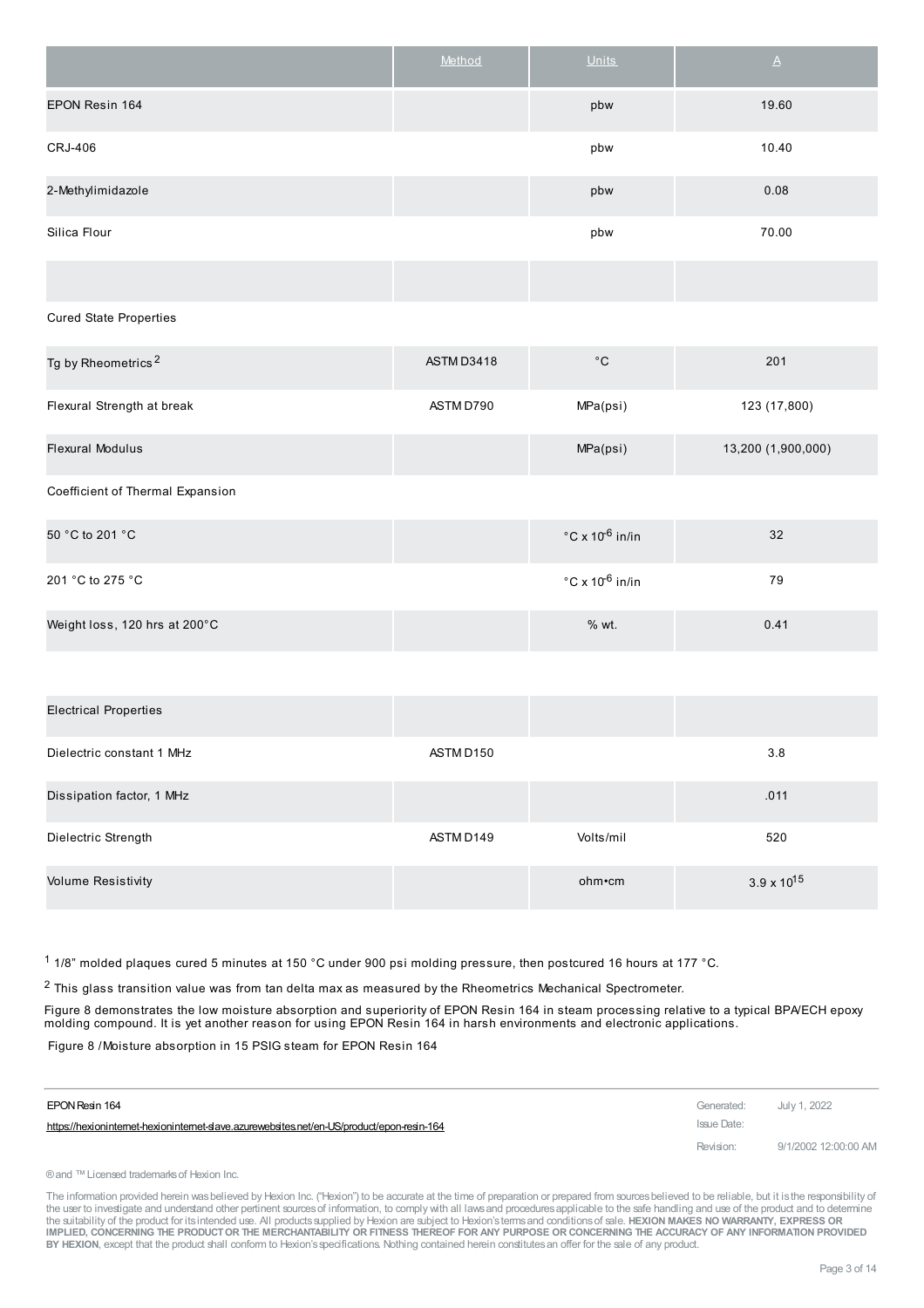

EPON™ Resin 164 in EPON Resin 2002, % wt.

*Thin Film Powder Coatings –*Figure 9 shows the increase in solvent resistance for powder coatings when EPON Resin 164 is added to the typical EPON Resin 2002 system. Solvent resistance as measured by MEK double rubs can be more than doubled by the addition of up to 17%w EPON Resin 164.

Figure 9 /Increase in Solvent Resistance with Added EPON Resin 164 in a Thin FilmPowder Coating



EPON" Resin 164 in EPON Resin 2002, % wt.

*Strength Retention at High Temperature for Glass Cloth Laminates –*Table 5 shows excellent high flexural strength properties for glass cloth reinforced laminates based upon EPON Resin 164 cured using DDS plus BF3 MEA auxiliary catalyst. Also, evident are a very high retention of strength (47%) and modulus (77%) at temperatures up to 225 °C. This high retention of strength, electrical, and other properties at elevated temperature is due to high crosslink densities obtained with EPON Resin 164 systems.

Table 5 /Flexural Properties of 8-Ply Glass Cloth Laminates<sup>1</sup>

| Composition         | <b>Units</b> | Value |
|---------------------|--------------|-------|
| EPON Resin 164      | pbw          | 100   |
| <b>DDS</b>          | pbw          | 27    |
| BF <sub>3</sub> MEA | pbw          |       |

| EPON Resin 164                                                                             | Generated: July 1, 2022 |                      |
|--------------------------------------------------------------------------------------------|-------------------------|----------------------|
| https://hexioninternet-hexioninternet-slave.azurewebsites.net/en-US/product/epon-resin-164 | Issue Date:             |                      |
|                                                                                            | Revision:               | 9/1/2002 12:00:00 AM |

#### ® and ™ Licensed trademarks of Hexion Inc.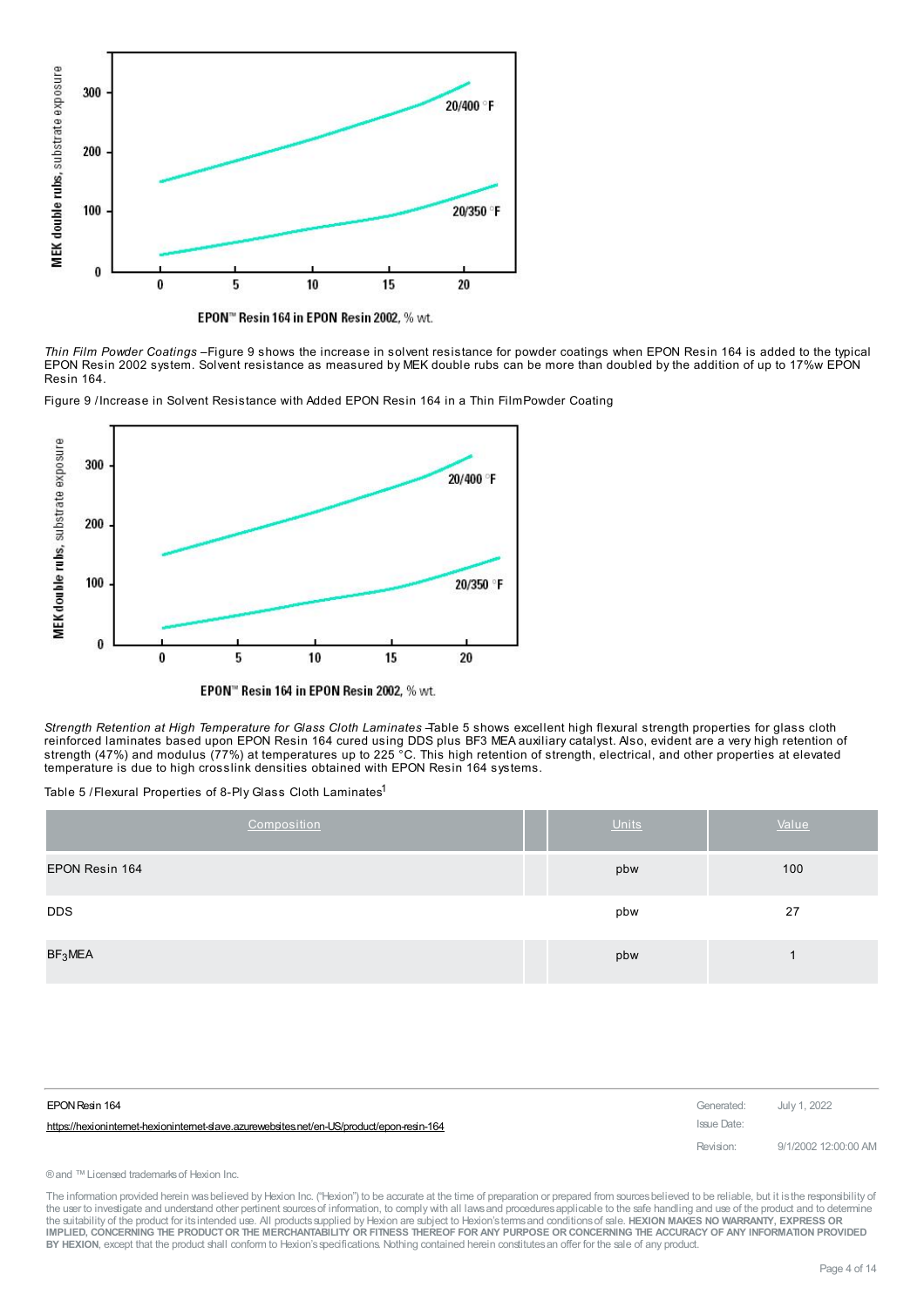| Temperature°C | Flexural Strength, MPa (PSI) | Flexural Modulus, MPa (psi) | Flexural Strain at break, % |
|---------------|------------------------------|-----------------------------|-----------------------------|
| 23            | 570 (83,000)                 | 24,000 (3,500,000)          | 2.4                         |
| 150           | 500 (75,000)                 | 22,000 (3,200,000)          | 2.4                         |
| 200           | 340 (49,000)                 | 19,500 (2,800,000)          | 2.2                         |
| 225           | 270 (39,000)                 | 19,000 (2,700,000)          | 2.2                         |
|               |                              |                             |                             |

 $1$  Dry layup laminates, 35%w resin, cured 8 hours at 175 °C.

### **Benefits**

- An average of five reactive epoxide groups per molecule
- $\bullet$ Low ionic contaminants
- Low saponifiable chloride  $\bullet$  $\bullet$
- Easily ground into uniform particle size Low melt viscosity
- $\bullet$ • Stability on storage

# Sales Specifications

| Property                  | Value       | Unit    | <b>Test Method</b> |
|---------------------------|-------------|---------|--------------------|
| Color                     | 6 max.      | Gardner | ASTMD1544          |
| Epoxide Equivalent Weight | $200 - 240$ | g/eq    | ASTMD1652          |
| Viscosity at 25°C         | $35 - 50$   | cP      | ASTMD445           |

1 60% weight solution in MEK

# Typical Properties

| EPON Resin 164                                                                           | Generated:  | July 1, 2022         |
|------------------------------------------------------------------------------------------|-------------|----------------------|
| https://hexionintemet-hexionintemet-slave.azurewebsites.net/en-US/product/epon-resin-164 | Issue Date: |                      |
|                                                                                          | Revision:   | 9/1/2002 12:00:00 AM |

® and ™ Licensed trademarks of Hexion Inc.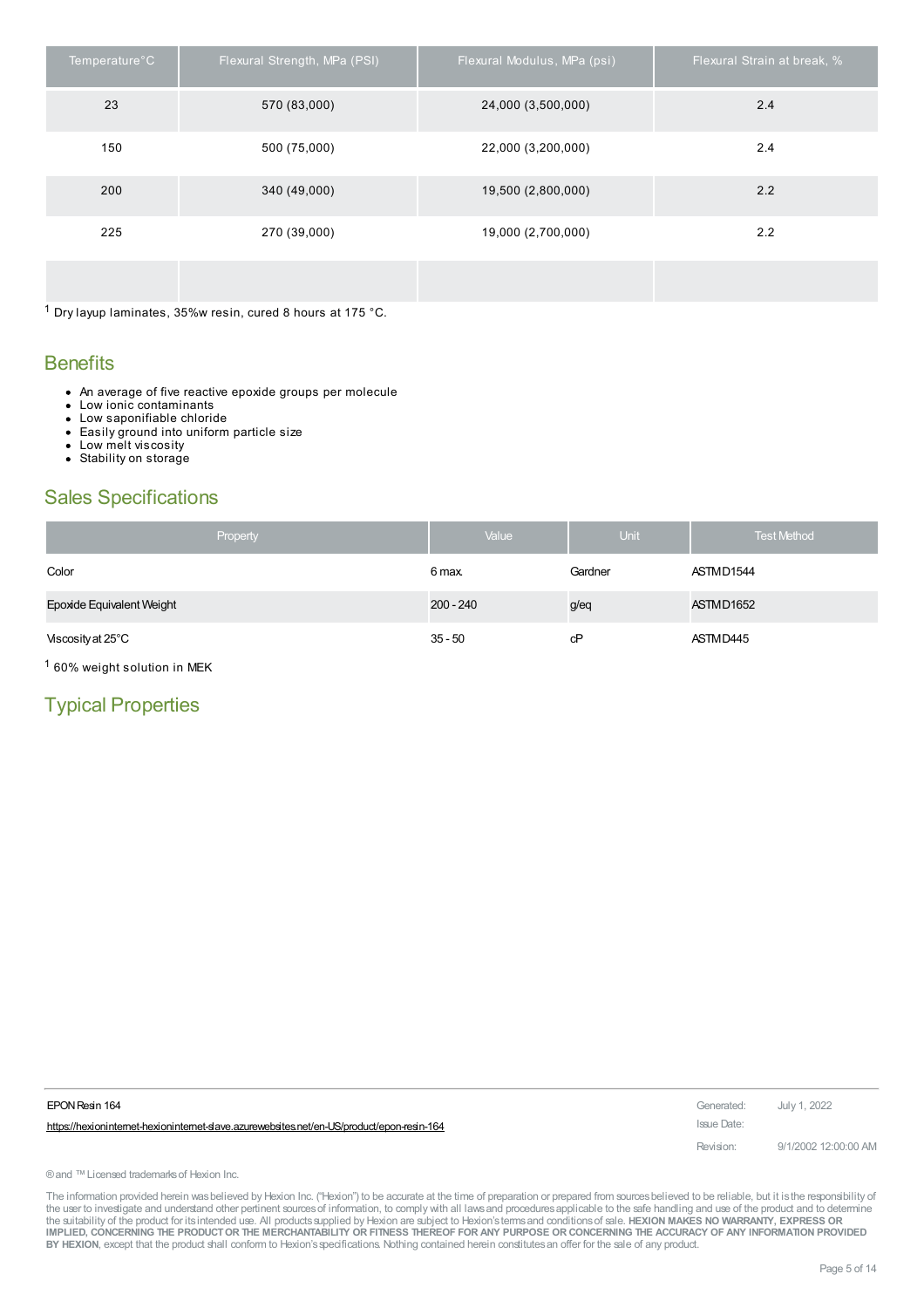| Property                     | Value             | Unit               | <b>Test Method</b>      |
|------------------------------|-------------------|--------------------|-------------------------|
| <b>Bulk Density</b>          | $35 - 40$         | Ib/ft <sup>3</sup> |                         |
| <b>Flash Point Setaflash</b> | >200              | $\circ$ F          | ASTMD3278               |
| Free Chloride                | <1                | ppm                |                         |
| Melt Viscosity at 150°C      | 600 - 1200        | cSt                | ASTMD445, Cannon-Fenske |
| Melt Viscosity at 150°C      | $9 - 14$          | $\mathsf P$        | ICI Cone & Plate        |
| Melting Point at 1°C/min.    | 82                | $^{\circ}{\rm C}$  | ASTMD-3461              |
| Saponifiable Chloride        | < 0.005           | % wt.              |                         |
| Sodium                       | $5$               | ppm                |                         |
| Solubility In Water          | Negligible        |                    |                         |
| Tg by DSC                    | $37 - 39$         | $^{\circ}{\rm C}$  |                         |
| <b>Total Chloride</b>        | $\pmb{0}$         | % wt.              |                         |
| Vapor Pressure at 25°C       | Negligible        |                    |                         |
| <b>Water As Manufactured</b> | $0.3 \text{ max}$ | % wt.              |                         |
| Weight per Gallon at 20°C    | 10.2              | Ib/gal             |                         |

# Performance Properties

#### Performance of Catalyzed Systems

*Unfilled Casings –* Table 2 shows typical properties for EPON Resin 164 cured with NADIC Methyl Anhydride (NMA) and diaminodiphenylsulfone (DDS) which are commonly used curing agents in high performance applications. These properties demonstrate superiority of performance over more conventional BPA/ECH epoxies. EPON Resin 164 systems exhibit high Tg's and heat deflection temperatures (HDT's) and better retention of properties at elevated temperatures (see Table 2). They display superior strength and modulus which translates to greater stiffness and rigidity and an ability to withstand higher loadings. They have lower coefficient of linear thermal expansion and excellent electrical properties which make them an excellent choice for encapsulation use. By contrast, EPON Resin 164 systems are less flexible than BPA/ECH epoxies and have relatively lower tensile strength and elongation.

Table 2 /Physical Properties for Unfilled Castings of EPON Resin 164

|                              | Method | <b>Units</b> | $\triangleright$ | $\overline{\mathsf{B}}$ |
|------------------------------|--------|--------------|------------------|-------------------------|
| EPON Resin 164               |        | pbw          | 100              | 100                     |
| NMA, plus 1 pbw EMI catalyst |        | pbw          | 70               |                         |
| <b>DDS</b>                   |        | pbw          |                  | 25                      |

|--|

| EPON Resin 164                                                                             | Generated:  | July 1, 2022         |
|--------------------------------------------------------------------------------------------|-------------|----------------------|
| https://hexioninternet-hexioninternet-slave.azurewebsites.net/en-US/product/epon-resin-164 | Issue Date: |                      |
|                                                                                            | Revision:   | 9/1/2002 12:00:00 AM |

#### ® and ™ Licensed trademarks of Hexion Inc.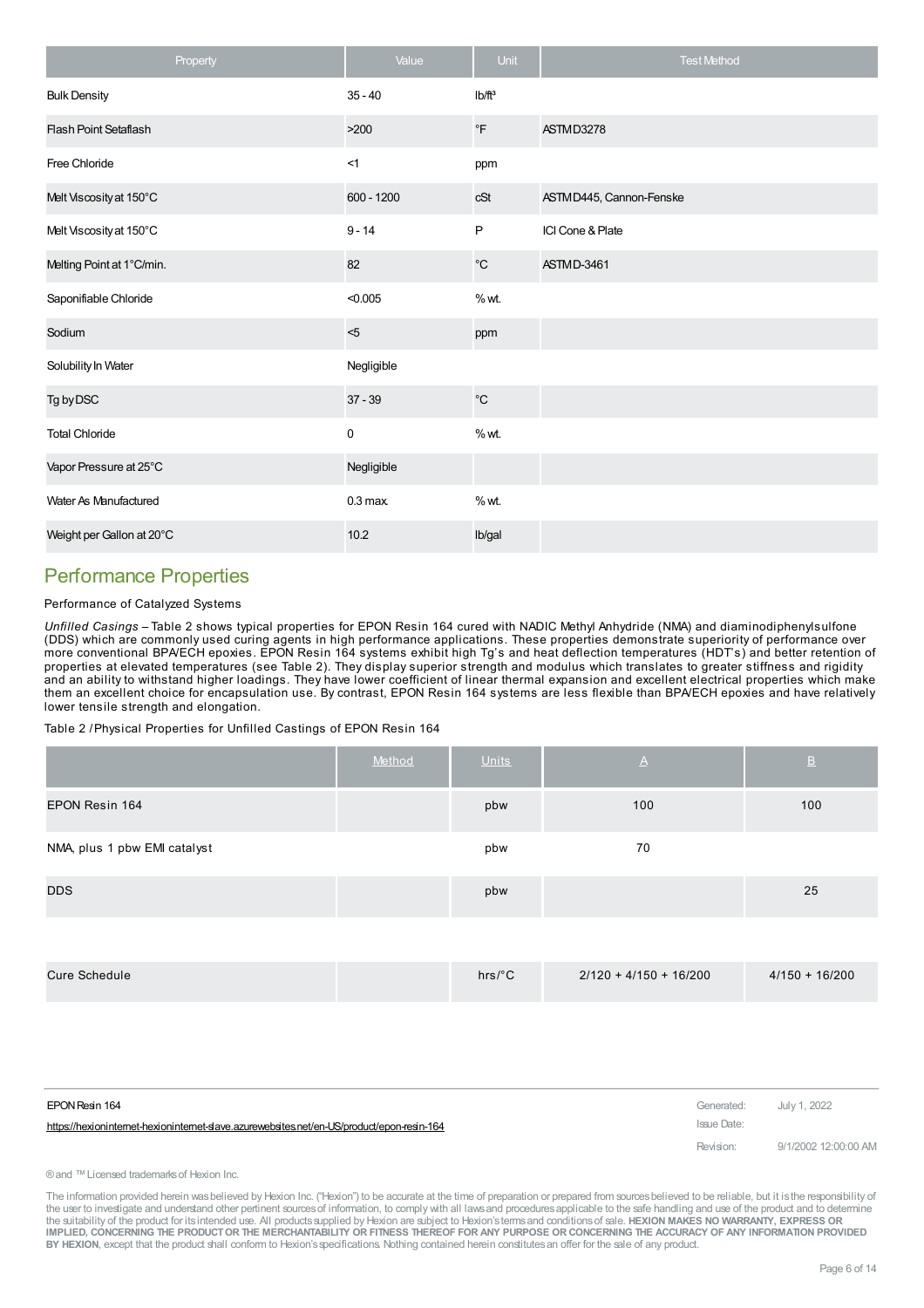|                                                                                                            | Method     | <b>Units</b>      | $\underline{\mathsf{A}}$         | $\underline{\mathsf{B}}$ |
|------------------------------------------------------------------------------------------------------------|------------|-------------------|----------------------------------|--------------------------|
| <b>Cured State Properties</b>                                                                              |            |                   |                                  |                          |
| <b>Heat Deflection Temperature</b>                                                                         | ASTM D648  | $^{\circ}{\rm C}$ | 225                              | 225                      |
| Tg by DSC <sup>1</sup>                                                                                     | ASTM D3418 | $^{\circ}{\rm C}$ | 230                              | 236                      |
| Tensile Strength at break                                                                                  | ASTM D638  | psi               | 8,200                            | 10,300                   |
| Tensile Elongation at break                                                                                |            | $\%$              | 2.0                              | $2.3\,$                  |
| Tensile Modulus                                                                                            |            | ksi               | 510                              | 540                      |
| Flexural Strength at break                                                                                 | ASTM D790  | psi               | 18,500                           | 23,000                   |
| Flexural Modulus                                                                                           |            | ksi               | 490                              | 530                      |
| Compressive Strength                                                                                       |            |                   |                                  |                          |
| 0.2 % Offset                                                                                               |            | psi               | 14,000                           | 14,600                   |
| Yield                                                                                                      |            | psi               | 24,200                           | 28,400                   |
| Compressive Deformation                                                                                    |            |                   |                                  |                          |
| 0.2 % Offset                                                                                               |            | psi               | 4.5                              | 4.2                      |
| Yield                                                                                                      |            | psi               | 15                               | $17$                     |
| <b>Compressive Modulus</b>                                                                                 |            | ksi               | 500                              | 520                      |
| Coefficient of Thermal Expansion                                                                           |            |                   |                                  |                          |
| -10 °C to 130 °C                                                                                           |            |                   | 22                               | 17                       |
| 130 °C to 230 °C                                                                                           |            |                   | 35                               | 30                       |
| 230 °C to 260 °C                                                                                           |            |                   | 67                               | 61                       |
|                                                                                                            |            |                   |                                  |                          |
| Density @ 25°C                                                                                             | ASTM D792  | g/ml              | 1.256                            | 1.198                    |
|                                                                                                            |            |                   |                                  |                          |
| <b>Chemical Resistance</b>                                                                                 |            |                   |                                  |                          |
| EPON Resin 164<br>https://hexionintemet-hexionintemet-slave.azurewebsites.net/en-US/product/epon-resin-164 |            |                   | Generated:<br><b>Issue Date:</b> | July 1, 2022             |
|                                                                                                            |            |                   | Revision:                        | 9/1/2002 12:00:00 AM     |

®and ™Licensed trademarksof Hexion Inc.

The information provided herein was believed by Hexion Inc. ("Hexion") to be accurate at the time of preparation or prepared from sources believed to be reliable, but it is the responsibility of<br>the user to investigate and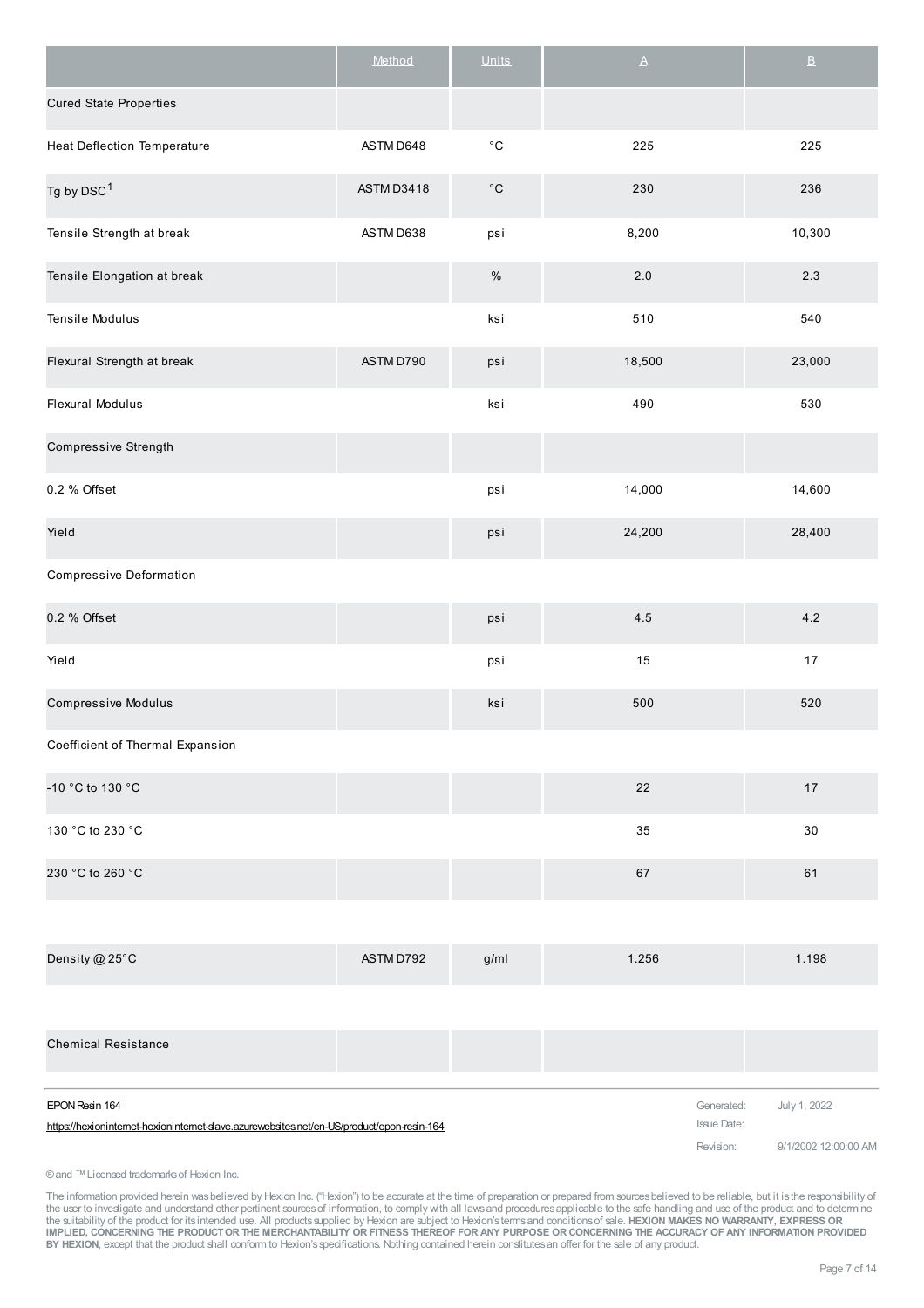|                              | Method | <b>Units</b> | Α       | в       |
|------------------------------|--------|--------------|---------|---------|
| Water absortion, 24 hr boil  |        | % wt. gain   | 0.94    | 1.43    |
| Acetone absortion, 3 hr boil |        | % wt. gain   | $-0.03$ | $-0.08$ |
|                              |        |              |         |         |

| <b>Electrical Properties</b> |           |           |                      |                    |
|------------------------------|-----------|-----------|----------------------|--------------------|
| Dielectric constant          | ASTM D150 |           |                      |                    |
| 1 Hz                         |           |           | 3.47                 | 4.46               |
| 1 MHz                        |           |           | 3.21                 | 3.75               |
| 50 MHz                       |           |           | 3.12                 | 3.60               |
| Dissipation factor           |           |           |                      |                    |
| 1 Hz                         |           |           | 0.007                | 0.014              |
| 1 MHz                        |           |           | 0.019                | 0.021              |
| 50 MHz                       |           |           | 0.015                | 0.031              |
| Dielectric Strength, 1/8"    | ASTM D149 | Volts/mil | 430                  | 560                |
| <b>Volume Resistivity</b>    |           | ohm•cm    | 6 x 10 <sup>16</sup> | $3 \times 10^{16}$ |

1 Heating rate 40°C/minute.

*Cure CyclesVersus Tg –* Figure 3 provides guidelines for selecting and optimizing cure cycle requirements. Data generally show that higher cure temperatures of 175-200 °C are required to achieve a higher Tg. Also, when higher cure temperatures are used, relatively short cure cycles provide full cure to the resin. When low temperature cures are used, Tg's are lower, although still above 150 °C, and may be adequate for many uses. High Tg's with short cures can be obtained by adding auxiliary catalysts such as boron trifluoride monoethylamine complex (BF3 MEA) and 2-methylimidazole (2-MI) to selected systems. Higher Tg's can also be obtained using longer low temperature cures (e.g., 48 hours at 150 °C) without added auxiliary catalysts.

Figure 3 /Effect of Cure Temperature and Time1 on Tg2 for EPON™ Resin 164 and Selected Curing Agents

| EPON Resin 164                                                                           | Generated: July 1, 2022 |                      |
|------------------------------------------------------------------------------------------|-------------------------|----------------------|
| https://hexionintemet-hexionintemet-slave.azurewebsites.net/en-US/product/epon-resin-164 | Issue Date:             |                      |
|                                                                                          | Revision:               | 9/1/2002 12:00:00 AM |

® and ™ Licensed trademarks of Hexion Inc.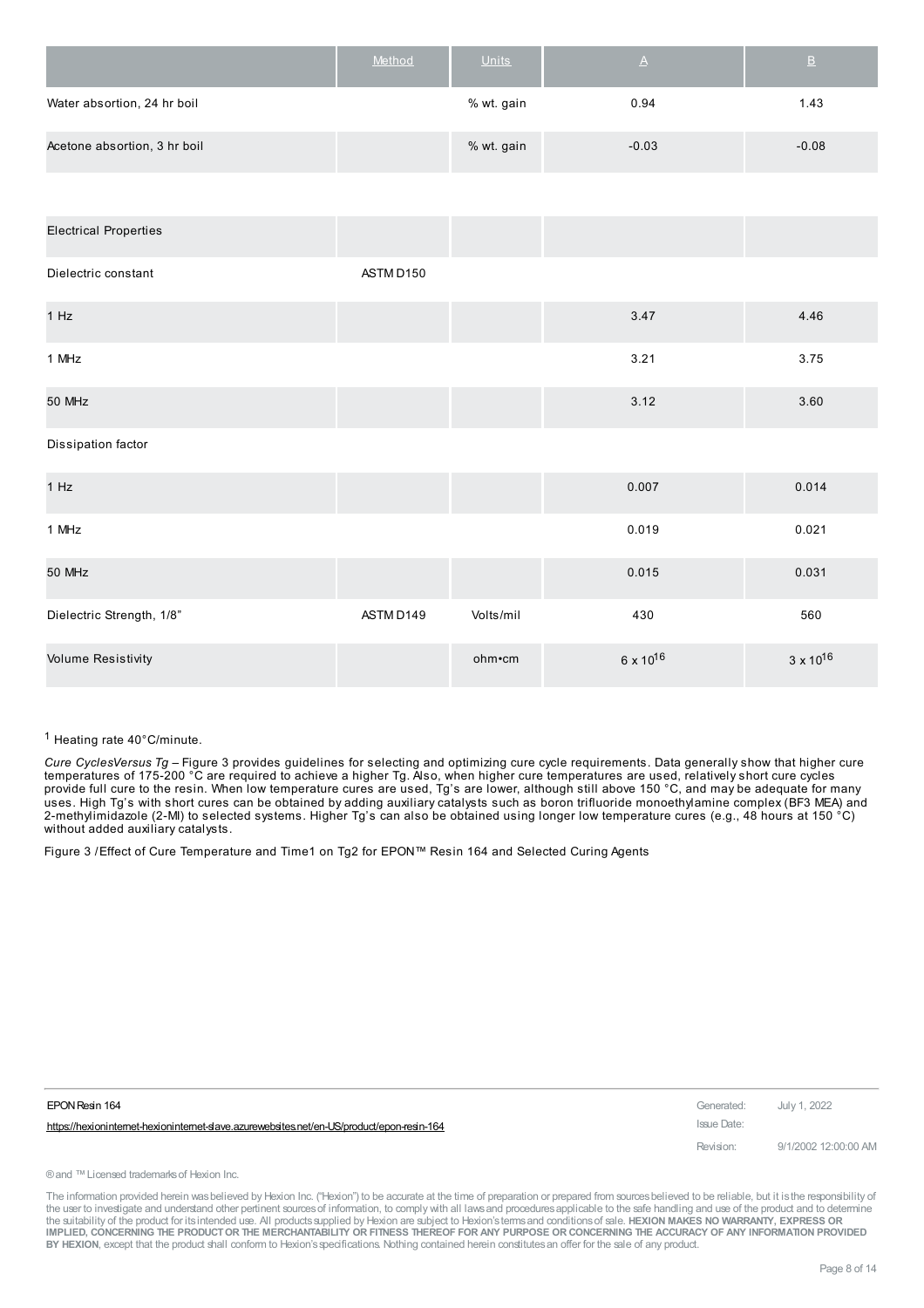

1 The cure temperature and time (hours) are noted in each bar of the graphs.

 $2$  The Tg in  $\degree$ C is determined by differential scanning calorimetry, heating rate 40 $\degree$ C/minute.

 $3$  CRJ 406 is a cresylic novolac produced by Schenectady Chemicals Inc. This system is further catalyzed by 0.2 phr 2

methylimidazole.

*Reactivity –* Figure 4 shows gel times for EPON Resin 164 and its blends with EPON Resin 828 for several curing agents. This information may be useful in adjusting reactivities for resin systems to meet process needs. Generally, gel times are similar to those obtained with BPA/ECH resins. They show a linear decrease with increasing temperature. Adding EPON Resin 164 to EPON Resin 828 shortens gel times slightly. Gel time can also be shortened by adding an auxiliary catalyst. Among these catalysts 2-methylimidazole is more effective than benzyldimethylamine on an equal weight basis.

Figure 4 /Effect of Gel Temperature on Gel Time of EPON Resin 164 Systems

| EPON Resin 164                                                                             | Generated:  | July 1, 2022         |
|--------------------------------------------------------------------------------------------|-------------|----------------------|
| https://hexioninternet-hexioninternet-slave.azurewebsites.net/en-US/product/epon-resin-164 | Issue Date: |                      |
|                                                                                            | Revision:   | 9/1/2002 12:00:00 AM |

® and ™ Licensed trademarks of Hexion Inc.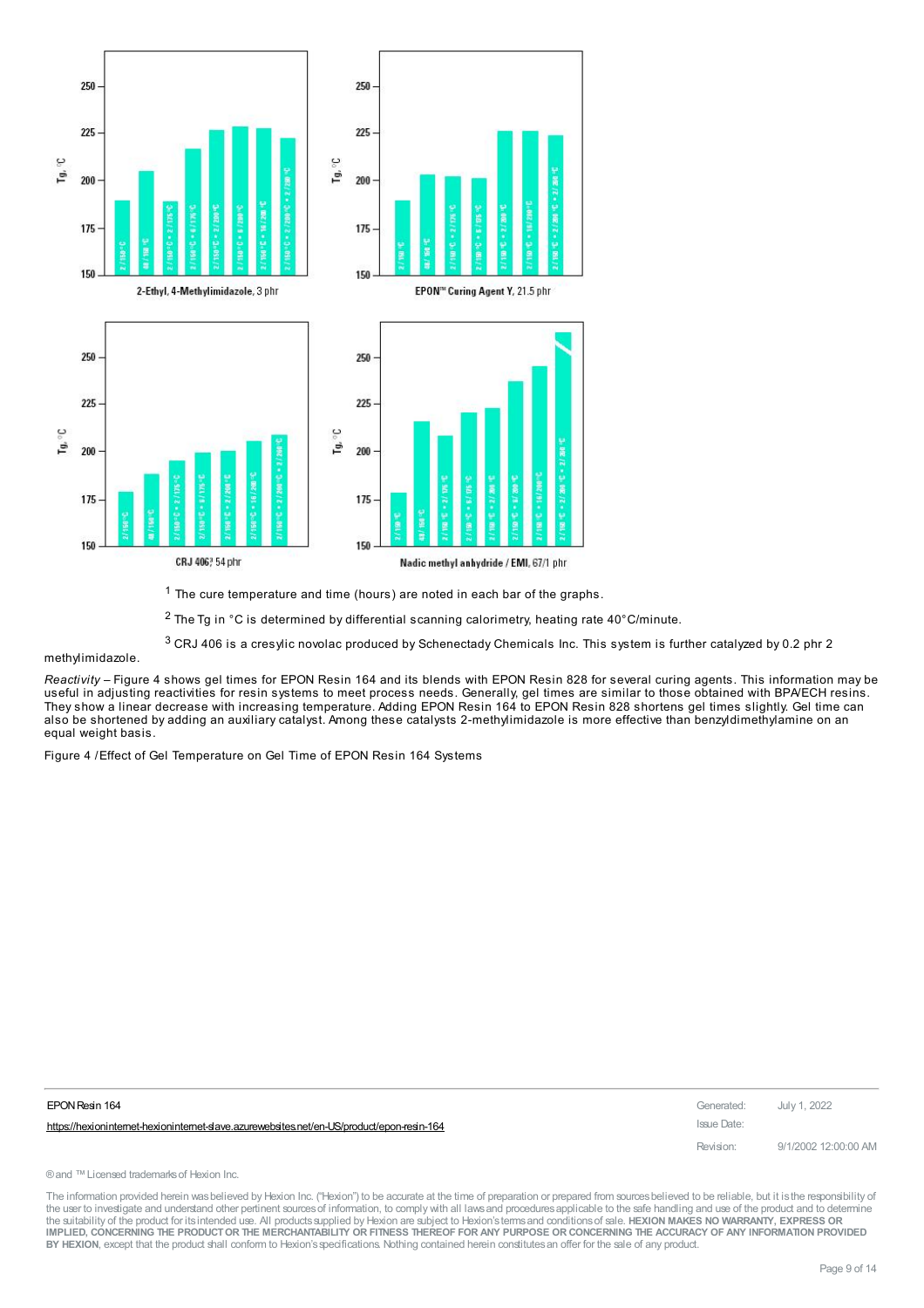

<sup>4 -</sup> EPON Resin 164/01CY/EMI (100/4/0.3)

*Effect of Curing Agent Stoichiometry on Tg –*Figure 5 shows that only slight changes occur in Tg with varying stoichiometry (or concentration) of the curative in most systems, except with DDS which shows a slightly larger effect. The effect is very small or negligible with catalytic curatives such as 2-ethyl-4-methylimidazole and BF3 MEA in the 2-4 phr range and small (although measurable) with curatives which react with the resin such as NMA and CRJ 406 phenolic resin. Overall, the data suggest that EPON Resin 164 is less sensitive to variations in curing agent stoichiometry and weighing errors for metering and mixing equipment. However, we recommend careful optimization of both curative concentration and cure cycle for particular application because this will provide maximum physical and electrical properties and retention of these properties in the end use conditions. For convenience in preparing cost/benefit estimates, point values are also shown for 50/50 blends of EPON Resin 164 with EPON Resin 828.

Figure 5 / Effect of Curing Agent Stoichiometry on Glass Transition Temperature (g) of EPON Resin 164 Systems

| EPON Resin 164                                                                           | Generated: July 1, 2022 |                      |
|------------------------------------------------------------------------------------------|-------------------------|----------------------|
| https://hexionintemet-hexionintemet-slave.azurewebsites.net/en-US/product/epon-resin-164 | Issue Date:             |                      |
|                                                                                          | Revision:               | 9/1/2002 12:00:00 AM |

® and ™ Licensed trademarks of Hexion Inc.

<sup>4 -</sup> EPON Resin 164/01CY/EMIL(1004003)<br>5 - EPON Resin 1120/EPON Resin 164/DICY/2-M1/85/15/4/02)<br>6 - EPON Resin 1123/EPON Resin 164/DICY/2-M1/85/15/4/02)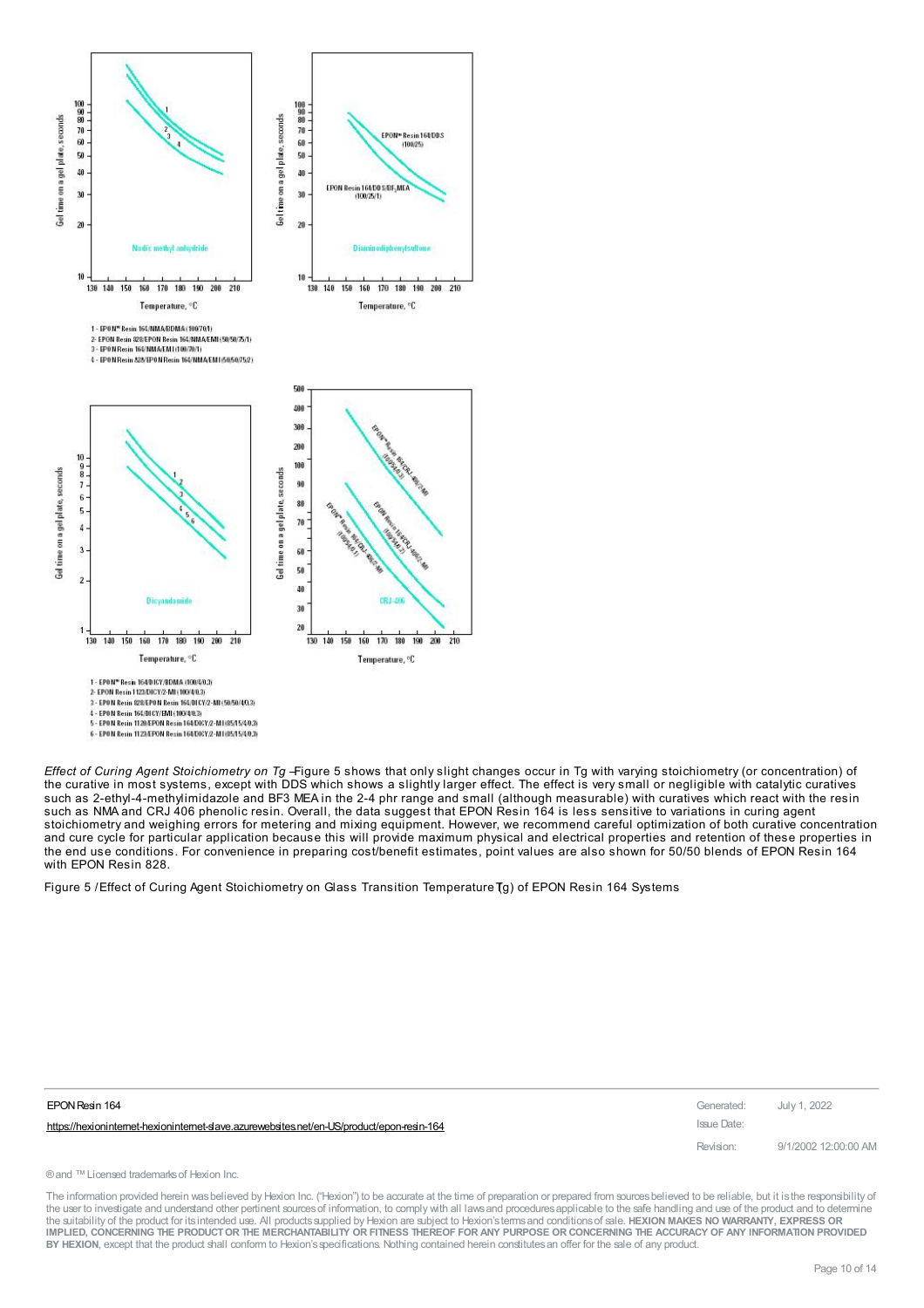

1Tg's determined by DSC. All systems cured 2 hours @ 150 °C plus 2 hours at 200 °C.

### General Information

Chemical Abstract Service Registry Number:37382-79-9 Chemical Designation: Polyglycidyl ether of ortho cresol novolac

Structural formula base resin:



Where  $n = an$  average of 3

#### Benefits

The use of EPON Resin 164 in epoxy resin formulations increases resistance to attack by moisture, solvents, and environment. In addition, it brings higher glass transition temperature (Tg) and crosslink density to cured systems which provides improved retention of strength, rigidity, electrical, and other properties at elevated temperatures. EPON Resin 164 is commonly used in formulations for making structural laminates, electrical printed circuit boards, and electronic molding powders which require higher performance temperatures and greater dimensional stability.

EPON Resin 164 is easily ground into powders or blended with other epoxy resins. It is compatible with most materials used with BPA-based epoxies and its low melt viscosity provides ease of handling and good flow characteristics. Its low ionic contamination plus ultra low saponifiable chloride reduces the potential of device failure in sensitive electronic devices. Because of this, EPON Resin 164 is the resin of choice for transfer molding compounds in semi-conductors, relays or other active or passive components in the electronic field.

The high functionality of EPON Resin 164 shortens cure times and improves handling and speed of production. The resin has excellent adhesive properties needed for bonding both metal and non-metal structural components. Typically, it maintains low weight loss in heat aging of cured systems. For these reasons, EPON Resin 164 is preferred for high temperature adhesives, structural composites, and other high performance products in the aircraft and aerospace industry.

Because most cured resin systems retain a significant proportion of properties up to their glass transition temperatureg(), frequently the needed [performance](https://hexioninternet-hexioninternet-slave.azurewebsites.net/en-US/product/epon-resin-164) properties can be predicted based upon the Tg for the system selected. Hence, this bulletin provides a large amount of glass

| EPON Resin 164                                                                             | Generated: July 1, 2022 |                      |
|--------------------------------------------------------------------------------------------|-------------------------|----------------------|
| https://hexioninternet-hexioninternet-slave.azurewebsites.net/en-US/product/epon-resin-164 | Issue Date:             |                      |
|                                                                                            | Revision:               | 9/1/2002 12:00:00 AM |

```
®and ™Licensed trademarksof Hexion Inc.
```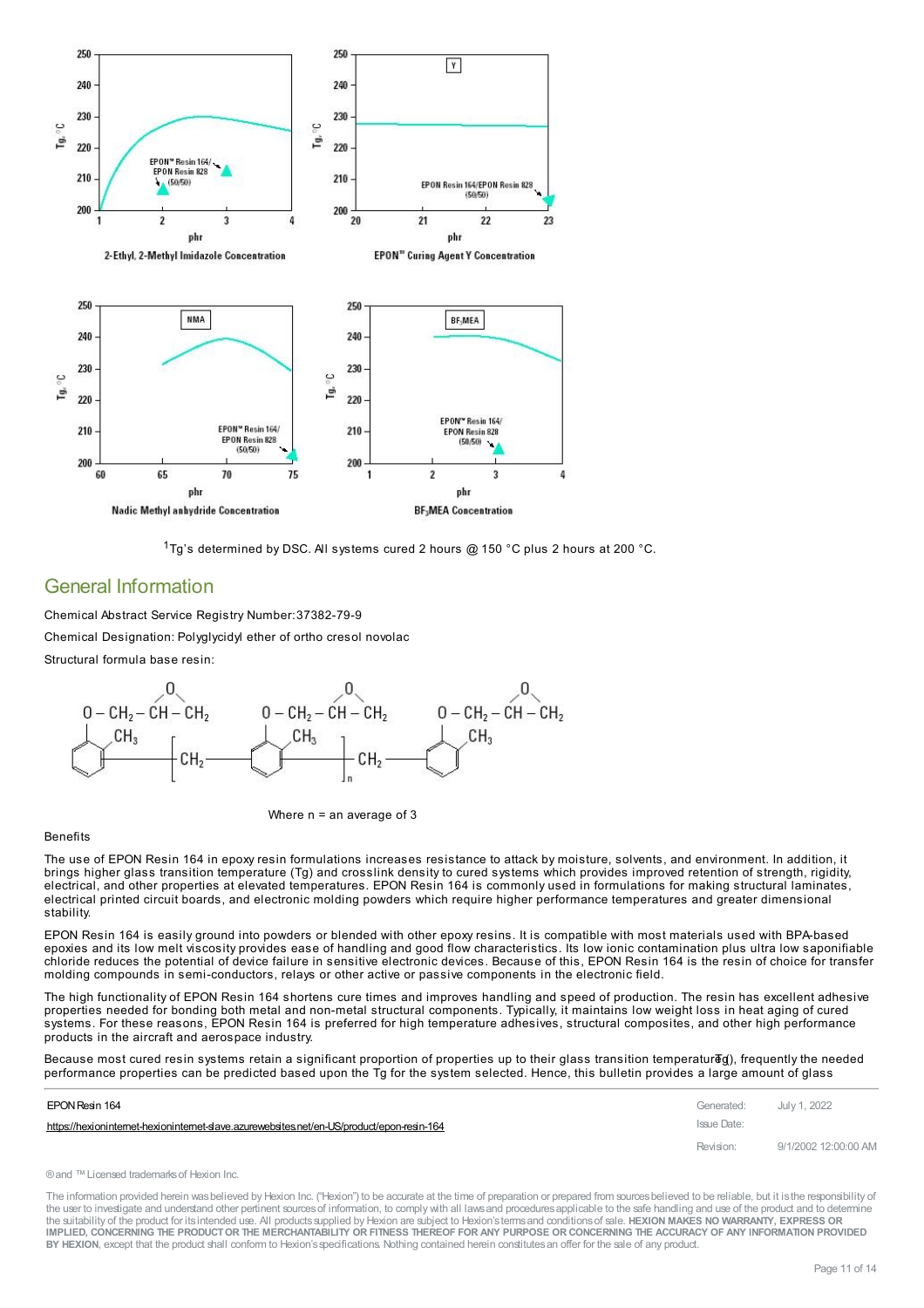transition temperature data on a variety of systems to provide the reader with starting point compositions plus a guide for optimizing these systems.

Handling Properties

EPON Resin 164 can be handled as a hot melt (melting point ca. 80 °C), as a blend with EPON Resin 828 [liquid bisphenol A/epichlorohydrin (BPA/ECH) epoxy resin] or other resins, as a powder, or from solution.

Figure 1 shows the viscosity-temperature profile for the neat resin. It has a low melt viscosity of cto poise at 150 °C (302 °F). It can be readily blended with other resins, fillers, curing agents and additives for formulating needs.

Figure 1 also shows viscosities for blends of EPON Resin 164 with EPON Resin 828. Typically, blends provide reductions in viscosity and cost while maintaining a useful balance of Tg and other performance properties.

Figure 1 /Melt Viscosity for EPON™ Resin 164 and Blends with EPON Resin 828



Temperature, °C

Figure 2 shows solution viscosities for EPON Resin 164 with a variety of solvents. Generall tetones provide lower viscosities at higher resin solids than other solvents. For example, upto 75%w resin may be cut into MEK for 10-20 poise solution viscosity at room temperature/hile only 65%w resin can be added to glycol ethers for the same viscosity.

Figure 2 /Viscosities for solutions of EPON Resin 164 (at 25 °C)

| EPON Resin 164                                                                           | Generated: July 1, 2022 |                      |
|------------------------------------------------------------------------------------------|-------------------------|----------------------|
| https://hexionintemet-hexionintemet-slave.azurewebsites.net/en-US/product/epon-resin-164 | Issue Date:             |                      |
|                                                                                          | Revision:               | 9/1/2002 12:00:00 AM |

® and ™ Licensed trademarks of Hexion Inc.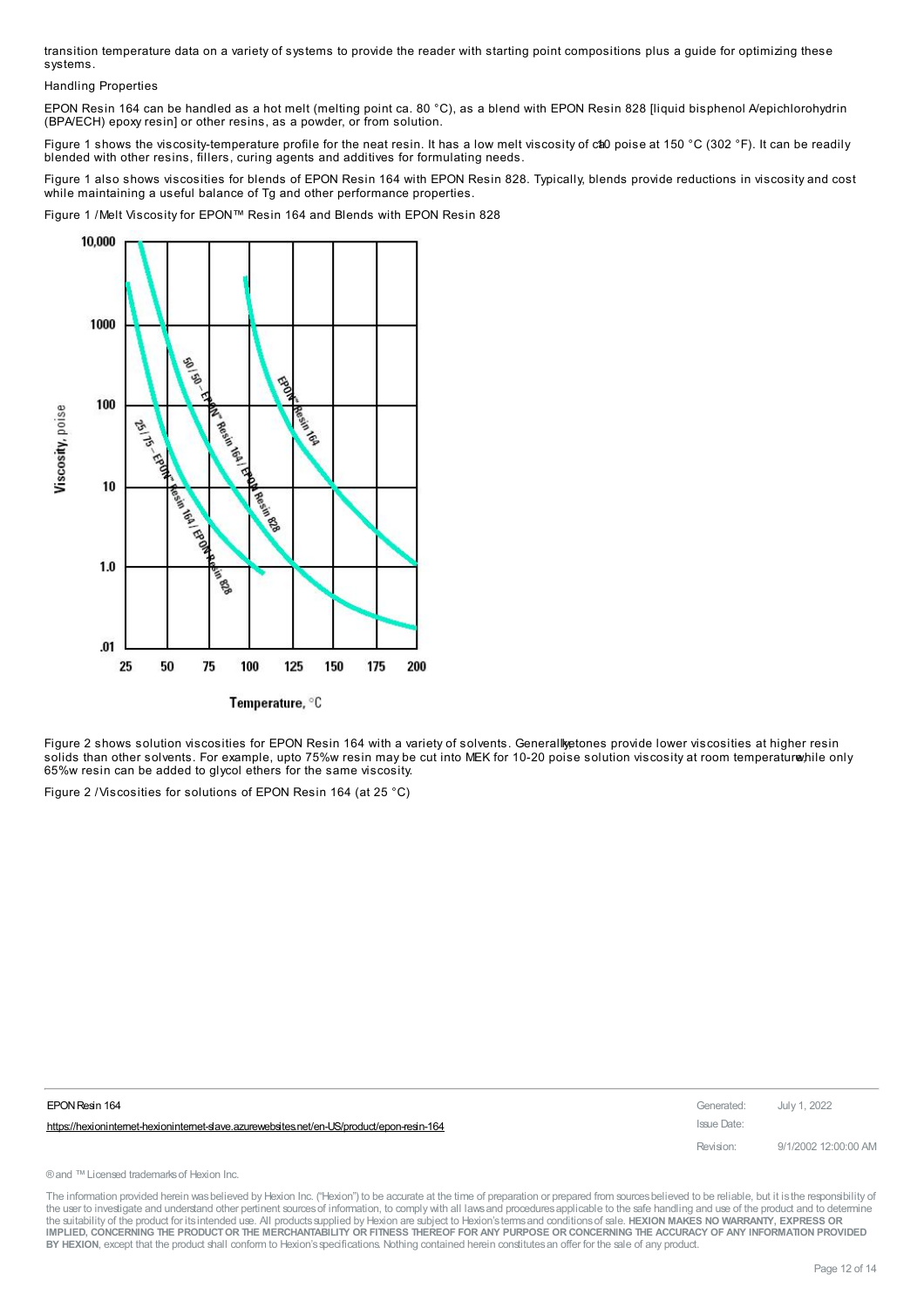

#### Table 1 /Specific Gravity

| Solvent                              | Percent wt. resinC |       |      |  |
|--------------------------------------|--------------------|-------|------|--|
|                                      | 60                 | 70    | 80   |  |
| Acetone                              | 1.00               | 1.05  | 1.11 |  |
| <b>MEK</b>                           | 1.01               | 1.05  | 1.10 |  |
| <b>DMF</b>                           | 1.09               | 1.11  | ---  |  |
| Xylene                               | 1.04               | 1.08  | ---  |  |
| Ethylene glycol methyl ether (EGME)  | 1.09               | 1.12  |      |  |
| Ethylene glycol ethyl ether (EGEE)   | 1.085              | 1.115 | ---  |  |
| Propylene glycol methyl ether (PGME) | 1.08               | 1.11  | ---  |  |

### Safety, Storage & Handling

Please refer to the MSDS for the most current Safety and Handling information.

Please refer to the Hexion web site for Shelf Life and recommended Storage information.

This product is prone to "blocking" or "sintering", i.e., softening of the particles and agglomeration to a semi-solid mass, when stored at slightly elevated temperatures. Blocking does not affect the performance of the resin. This product should be stored in a cool dry place to minimize handling problems due to blocking.

Exposure to these materials should be minimized and avoided, if feasible, through the observance of proper precautions, use of appropriate engineering controls and proper personal protective clothing and equipment, and adherence to proper handling procedures. None of these materials should be used, stored, or transported until the handling precautions and recommendations as stated in the Material Safety Data Sheet (MSDS) for these and all other products being used are understood by all persons who will work with them. Questions and requests for information on Hexion Inc. ("Hexion") products should be directed to your Hexion sales representative, or the nearest Hexion sales office. Information and MSDSs on non-Hexion products should be obtained from the respective manufacturer.

# **Packaging**

Available in bulk and drum [quantities.](https://hexioninternet-hexioninternet-slave.azurewebsites.net/en-US/product/epon-resin-164)

| EPON Resin 164                                                                             | Generated: July 1, 2022 |                      |
|--------------------------------------------------------------------------------------------|-------------------------|----------------------|
| https://hexioninternet-hexioninternet-slave.azurewebsites.net/en-US/product/epon-resin-164 | Issue Date:             |                      |
|                                                                                            | Revision:               | 9/1/2002 12:00:00 AM |

® and ™ Licensed trademarks of Hexion Inc.